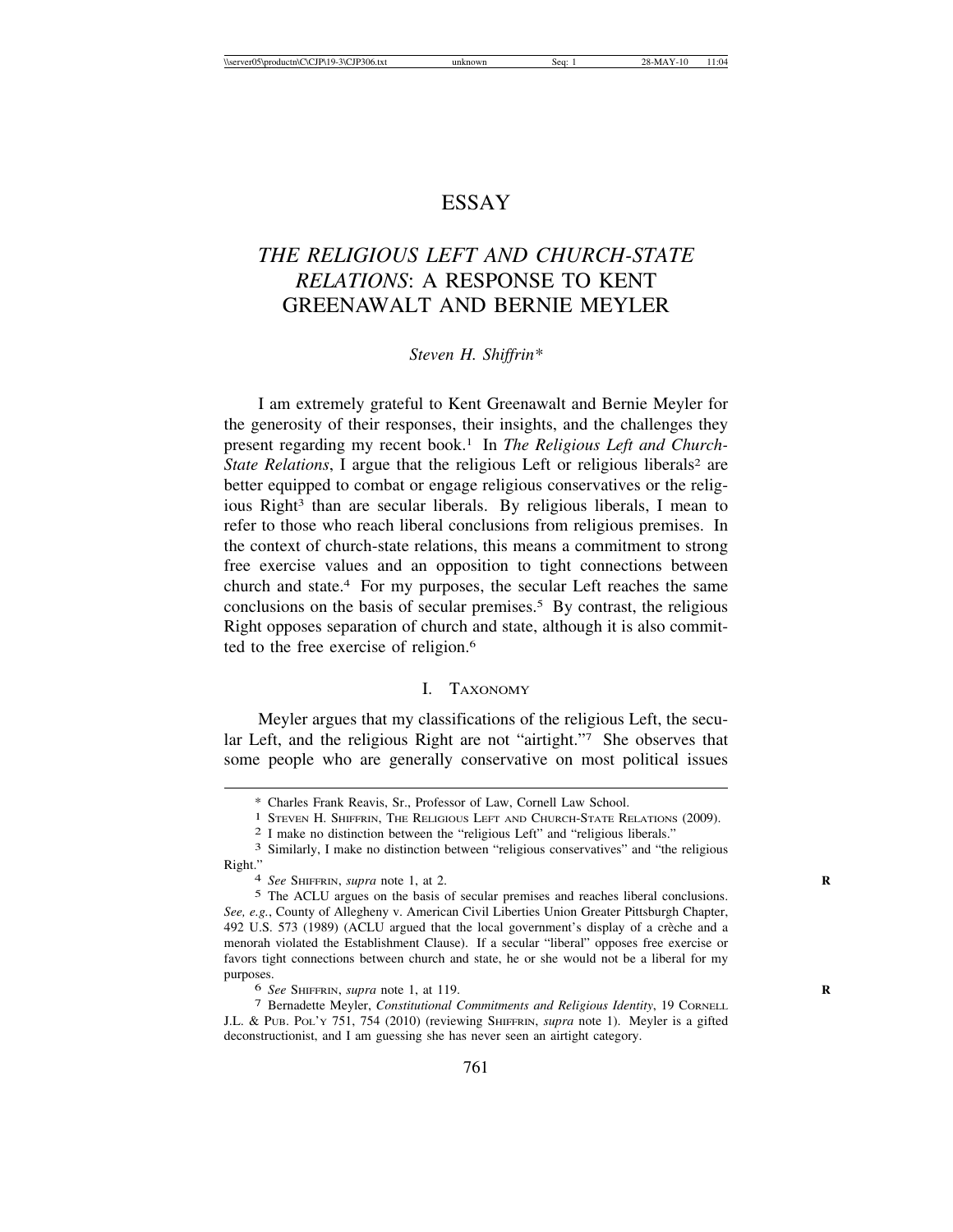might oppose tight connections between church and state. I do not disagree. Some otherwise conservative evangelicals do fit Meyler's description.8 It is good to have allies who are otherwise conservative, but regrettably, they are not typical of the religious Right. Meyler goes further. She is not convinced that the category of religious conservative $9$  is useful.10 She notes that I do not equate religious conservatives with conservative theological positions. In fact, I use the term *religious conservatives* to refer to those who entertain conservative theological positions *and* conservative political positions.<sup>11</sup> There is no easy correlation between theology and political position. For example, African Americans adhere to conservative theology and, for the most part, liberal politics. They are not religious conservatives as I define them. It would be possible to believe in liberal theology and conservative politics, but that combination is not much alive on the American political scene. If it were, I would question the failure to understand that liberal theology should drive one towards a liberal view of church-state relations. Finally, in addressing conservatives, Meyler notes that secular conservatives exist. Of course they do, but my argument is that the theological power of the religious Right needs to be countered. I see no similar argumentative power on the church-state issue in the arsenal of secular conservatives. If I did, I would need to address it.<sup>12</sup>

More significantly, Meyler also denies that a fundamental connection exists between the religious Left and the positions of favoring free

cause of religion and others might happen to be both politically and religiously conservative without recognizing any connection between the two. Meyler, *supra* note 7, at 752–53 n.8. I think this is also true particularly because many millions of Americans have not reflected at any depth on the political implications of their theology. A religious-political dialogue would compel them to do just that. In any event, I do not need a separate category to make Meyler's distinction for purposes of my argument.

<sup>8</sup> The strongest religious proponents of church-state separation at the time of the founding were Baptists. Although Baptists were the libertarians of their era, most Baptists have turned in a conservative political direction. In so doing, they have for the most part turned away from their historic opposition to tight connections between church and state. But some Baptists have not abandoned the historic church-state views of the Baptist church. Although most of those are generally liberal on political issues, many are conservative. *See* SHIFFRIN, *supra* note 1, at 118.

<sup>9</sup> Given that I equate "religious conservatives" with "the religious Right," I assume she would say the same about the religious Right.<br><sup>10</sup> Meyler, *supra* note 7, at 752–53 n.8.<br><sup>11</sup> Meyler presumes that there are those who might be called religious conservatives who

favor free exercise. *Id.* and accompanying text. This is an understatement. Leaving aside some Scalia-lovers in the Federalist Society, the *Smith* decision was widely opposed by the religious Right and across the political spectrum. *See* SHIFFRIN, *supra* note 1, at 104 & n.43. That is why Congress so easily and so quickly tried to overturn the decision. I do not think a commitment to free exercise distinguishes liberals from conservatives. On the other hand, religious conservatives and religious liberals are more likely to favor the free exercise side of the balance in hard cases than secular liberals. *Id.* at 119.<br><sup>12</sup> Similarly, Meyler observes that some people might have an ideological position be-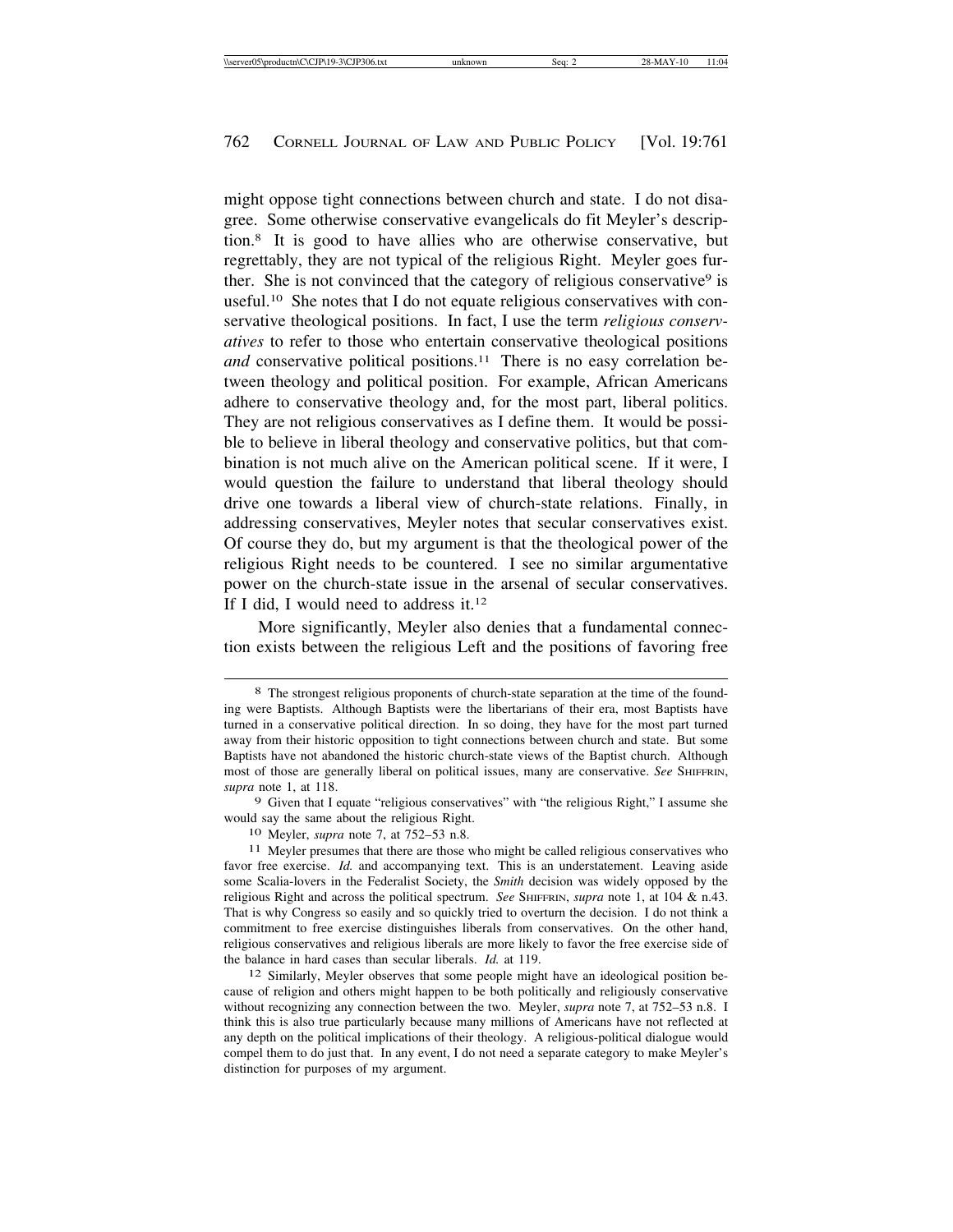exercise and opposing tight connections between church and state.13 I am not sure what she is getting at here.14 Perhaps she is distinguishing between the religious Left and religious liberalism, which I do not do. The standard liberal position is to favor free exercise and oppose tight connections between church and state. If Meyler is suggesting that many who hold liberal positions on some issues do not hold liberal positions on other issues, then we agree.15 Perhaps she means to suggest that many secular liberals are not as keen on free exercise as religious liberals. If so, then we agree on that as well. Indeed, I argue that religious liberals and religious conservatives share common views on the free exercise question.16 In any event, I define the religious Left as a group that favors free exercise and opposes tight connections between church and state. The precise number of people on the religious Left as I define it is certainly debatable.<sup>17</sup> But the exact number is irrelevant to my constitutional argument, and I do not take Meyler to be denying that the numbers on the religious Left are so paltry as not to be a possible political force.18

### II. THE RELIGION CLAUSES

In the book, I argue that the best understanding of the Religion Clauses is most compatible with religious liberalism even though I do not argue for that understanding by referring to religious premises.19 As a part of that interpretation, I argue in Chapter Two that the Establishment Clause is supported by seven values: (1) it protects religious liberty and autonomy, including preventing the government from forcing taxpayers to support religious ideologies to which they are opposed; (2) it stands for equal citizenship without regard to religion; (3) it protects against the destabilizing influence of having the polity divided along religious lines; (4) it promotes political community; (5) it safeguards the autonomy of the state to protect the public interest; (6) it shelters

<sup>13</sup> *See* Meyler, *supra* note 7 at 759–60.

<sup>14</sup> She makes the point in passing and does not elaborate. Accordingly, she does not offer a definition of her own, and she does not refer to data.

<sup>15</sup> Many members of Black churches have progressive views on the economy, but more conservative views on social issues. *See, e.g.*, SHIFFRIN, *supra* note 1, at 98, 108. Traditional Catholics favor many liberal positions and oppose others. *See, e.g.*, *id.* at 118.

<sup>16</sup> *See supra* note 11*.* **R**

<sup>17</sup> *See* SHIFFRIN, *supra* note 1, at 1–2. **R**

<sup>18</sup> Indeed, in her conclusion, Meyler refers to the religious left as a large group. *See* Meyler, *supra* note 7, at 759–60.

<sup>19</sup> I believe that religious argument is appropriate in politics, though not in judicial fora. In addition, if religious arguments are used in the political sphere, they must be translated into secular terms before they can be the basis for law if the Establishment Clause is to be respected.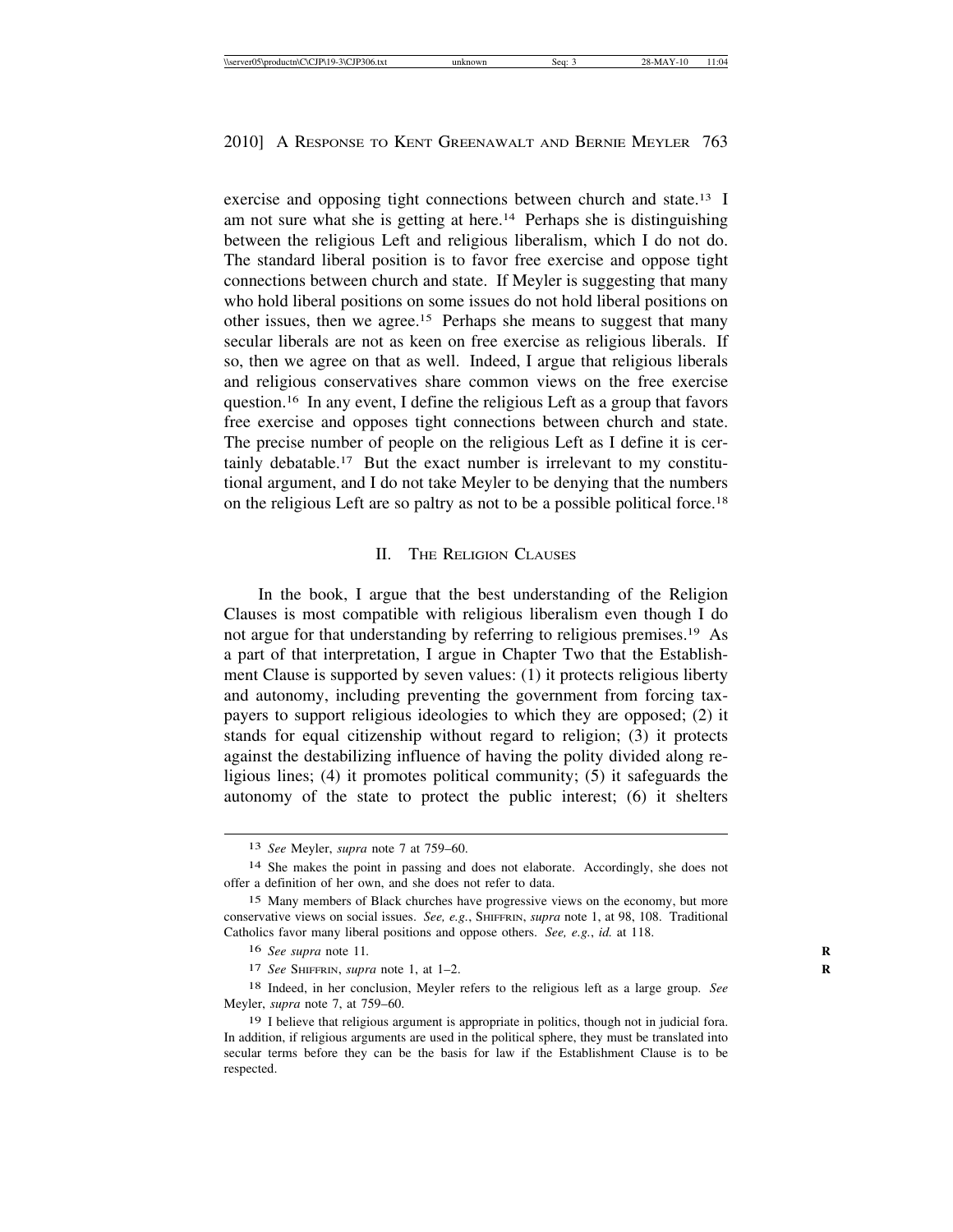churches from the corrupting influences of the state; and (7) it promotes religion in the private sphere.<sup>20</sup>

Meyler observes that a secular liberal could accept that the Constitution stands for these values even if the secular liberal did not support, for example, the promotion of religion in the private sphere. Yes, a secular liberal could do so, but most do not. Few secular liberals would think the seventh value is in fact a constitutional value and many First Amendment scholars try to reduce the values of the Religion Clauses to liberty or religious equality.<sup>21</sup> I am afraid that only a small minority of secular liberals would accept the seven values I identified.

In applying these values, I argue that government use of religious symbols such as the crèche and the Ten Commandments should be unconstitutional.22 On the other hand, I argue that the use of "In God We Trust" on coinage and the mention of God in the Pledge of Allegiance are constitutional,<sup>23</sup> although I regret the need of citizens to have government express their religious views, because our Constitution is now and has always been embedded in a predominantly monotheistic culture.<sup>24</sup> We need to interpret the Constitution we have, not the Constitution we would like to have. In so arguing, I reject reliance on the pragmatic recognition that any attempt to overturn the practice would produce a political firestorm including a constitutional amendment. My position is the courts should not be able to take political consequences into account primarily because I believe fear of consequences would make courts less

22 *See* SHIFFRIN, *supra* note 1, at 28–29, 119–22.

23 The use of the Pledge in classrooms with small children, however, creates a coercive atmosphere and should not be permitted under the Constitution. *Id.* at 48.

24 *See id.* at 42–50. We have moved from a predominantly monotheistic, Christian culture to a monotheistic culture, but we have not yet moved to a genuinely multicultural culture.

<sup>20</sup> SHIFFRIN, *supra* note 1, at 29. **R**

<sup>21</sup> Meyler suggests that the work of Christopher Eisgruber and Lawrence Sager is my primary foil. Meyler, *supra* note 7 at 753; *see* CHRISTOPHER L. EISGRUBER & LAWRENCE SAGER, RELIGIOUS FREEDOM AND THE CONSTITUTION (2007). This is an understandable reaction and others have also assumed it. It is true that by arguing that multiple values underlie the Establishment Clause, my argument departs from their excellent book. Moreover, by denying the centrality of the equality value to the jurisprudence of the Religion Clauses, I differ from the argument of their book, as well as that that of Martha Nussbaum. *See* MARTHA NUSS-BAUM, LIBERTY OF CONSCIENCE (2008). Finally, contrary to their views, I argue that the Constitution regards religion as valuable. But Eisgruber and Sager's work was never my target. I started writing my book before their book appeared. In exploring the limits of equality, I make many arguments they would freely accept. I agree that their approach can provide robust protection though not enough political strength. They are not my primary foil on the left because they oppose the wall of separation metaphor. They do not think that focusing on the tightness of the relationship between church and state is a sensible approach to the problem. I do not agree with them, but my primary battle is with those secular liberals who also disagree with Eisgruber and Sager. My central claim is that religious liberals, rather than secular liberals can better defend the separation metaphor, and my primary target is secular liberals who favor a high wall between church and state.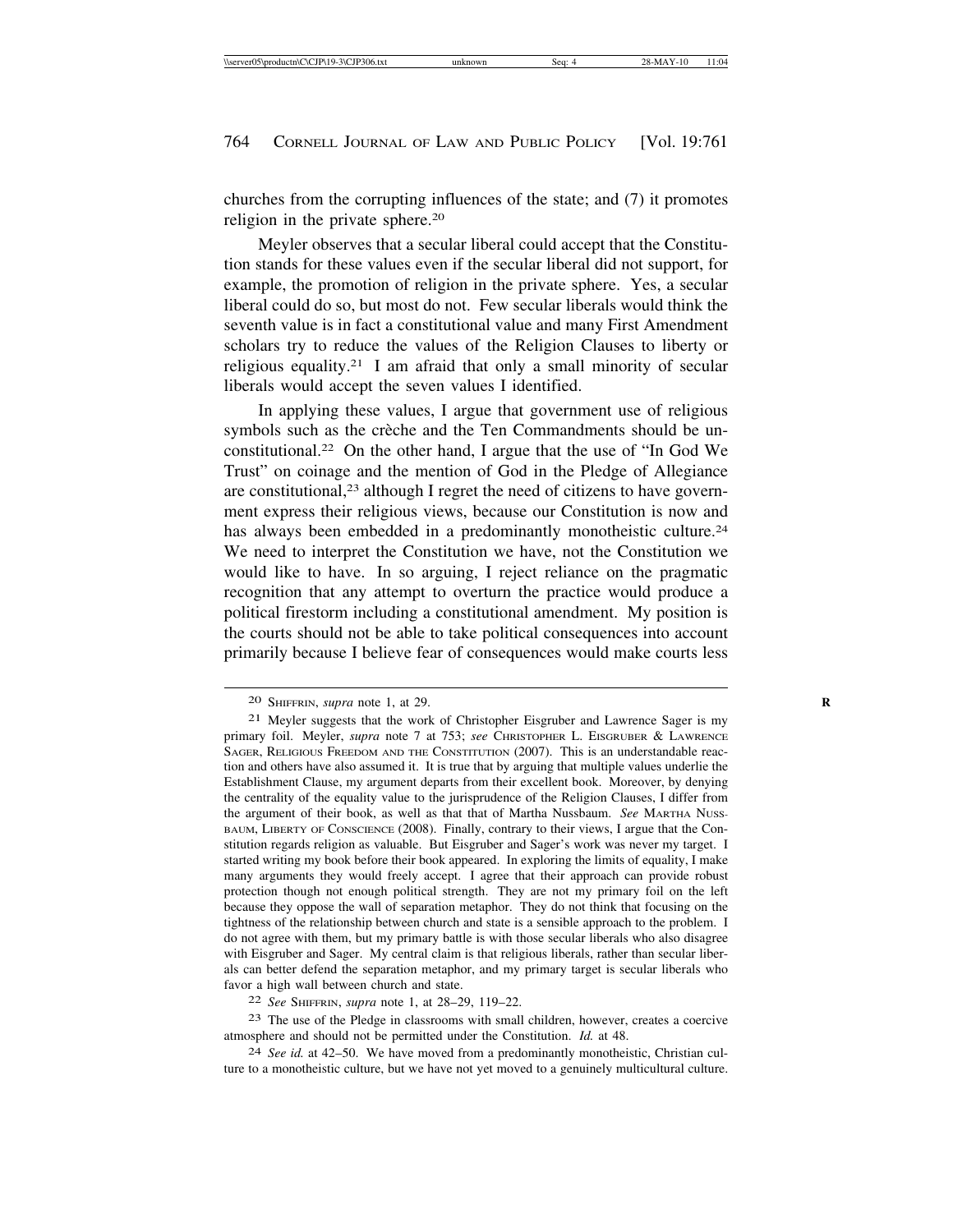vigilant than they should be in protecting civil liberties.25 In his outstanding book on the Establishment Clause, Greenawalt argues that mild endorsements like "Under God" in the Pledge of Allegiance create rare instances in which justices should take political consequences into account.26 Greenawalt does not press this view in his remarks, but he does wonder whether I think "a court is *ever* justified in reaching decisions on this basis and being less than candid about what it is really doing."27

I think a circumstance may exist in which consideration of political consequences might be appropriate in an individual case without regard to the larger effects of engaging in such a practice, but the larger effects must be considered. Opening the door to this type of practice offers an excuse not to be courageous in protecting civil liberties. This practice might have doomed *Brown v. Board of Education*28 from the start, and it is likely that concerns about political consequences led the Court in the wrong direction after *Brown*. I believe it is better to keep the door tightly shut.

In response to my argument that compulsory public education can in some circumstances be constitutional in the high school years,<sup>29</sup> though not a wise policy,30 Meyler offers an interesting discussion of home schooling, citing Kim Yuracko in support of the view that home schooling has detrimental effects.<sup>31</sup> She suggests that the arguments I make in support of compulsory public education can provide a useful counterweight to an asserted right to home schooling.

Home schooling, in my view, is very much a mixed bag. It is certainly not a homogeneous phenomenon. Some home schooling is very well done, with appropriate regard for the needs of children for opportunities to socialize with other children; some is harmful to children. It seems clear to me that states should regulate home schooling programs, which they would be allowed to do, as states may regulate private education. The issue cannot be resolved properly by the invocation of absolute parental rights or by sweeping appropriate invocations of those rights away. The issue needs to be addressed with attention to the facts on the ground, and those facts may differ from locality to locality. One of the things I worry about is that political forces in some areas might render appropriate state regulation ineffective. I also worry that school boards

<sup>25</sup> *See id.* at 48–50.

<sup>26</sup> 2 KENT GREENAWALT, RELIGION AND THE CONSTITUTION: ESTABLISHMENT AND FAIR-NESS 102 (2008).

<sup>27</sup> Kent Greenawalt, *In Celebration of Steven Shiffrin's* The Religious Left and Church-State Relations, 19 CORNELL J.L. & PUB. POL'Y 741, 744 (2010). <sup>28</sup> 347 U.S. 483 (1954).

<sup>29</sup> *See* SHIFFRIN, *supra* note 1, at 65–81. **R**

<sup>30</sup> *Id.* at 80–81. <sup>31</sup> Meyler, *supra* note 7, at 751, 755.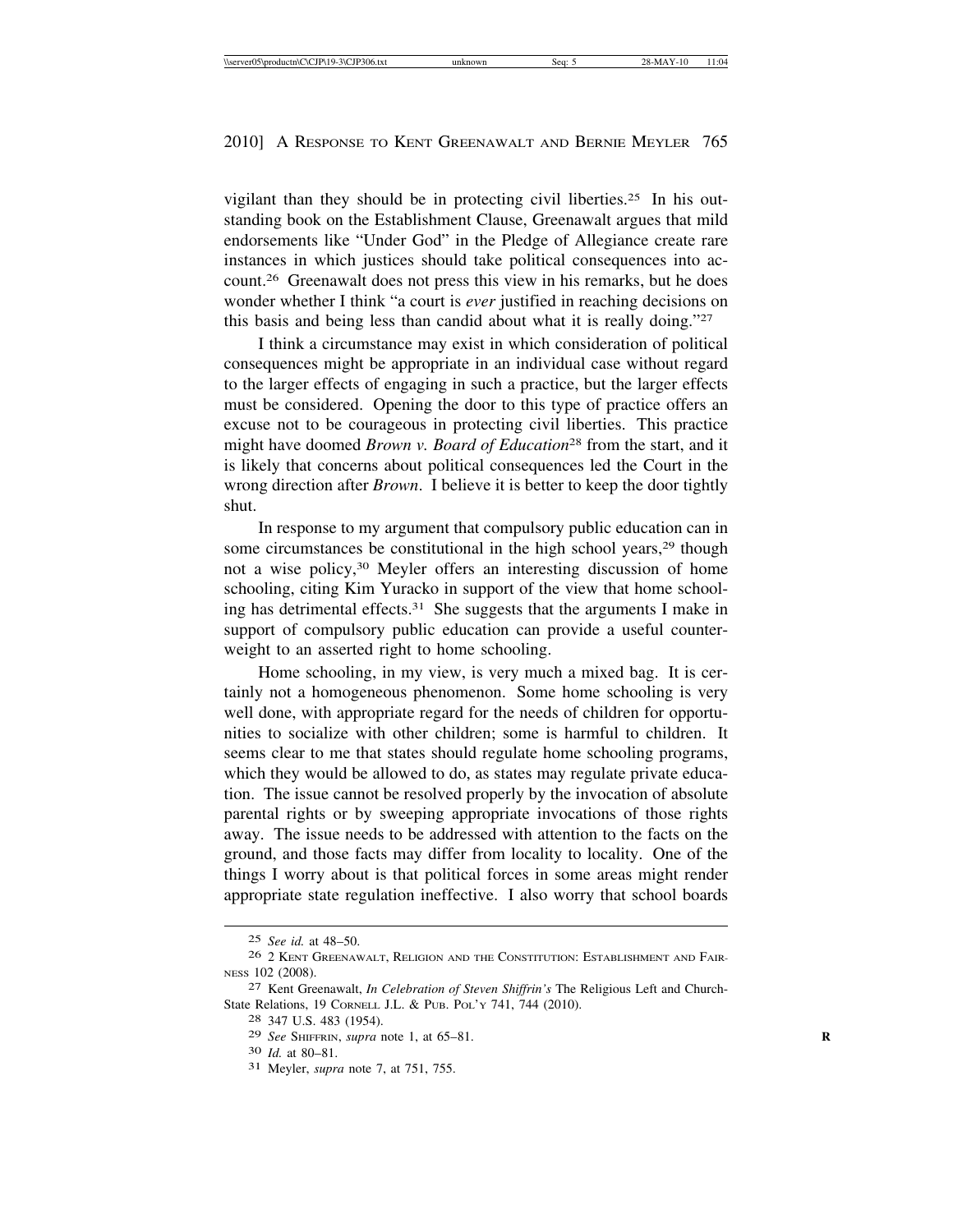are hostile to affording extracurricular opportunities to home-schooled children, which privileges institutional considerations over the needs of children in a school district. I can see a case for a constitutional right to home school in some circumstances, but only with careful attention to the circumstances and to the alternative options. In the main, I think the real issue is to generate the political will appropriately to regulate home schooling.

#### III. POLITICS AND THEOLOGY

As Greenawalt recounts, I argue that the public reason doctrine is based on a misconceived understanding of respect, an empirically unfounded concern about stability, and a failure to prioritize in achieving justice.<sup>32</sup> Meyler suggests that I might be too blasé about the stability issue.33 She points to the inflammatory role of religion in seventeenth century England. But the strictures of public reason have never been respected in the United States, and stability has not been undermined.34 I recognize this is contingent, and I recognize that stability should be one of the values underlying the Religion Clauses,<sup>35</sup> but I do not believe the religious wars of Europe are likely to occur here in our more tolerant age.

Greenawalt wonders whether my view that comprehensive views should freely be used in politics is based simply on a pragmatic recognition that reciprocity from the religious Right will not be forthcoming.36 My conclusion is not merely a pragmatic response to the lack of reciprocity. I believe that uninhibited, robust, and wide-open politics are valuable, that it is desirable to know where speakers are coming from, that speakers should not feel shackled, particularly in expressing their deepest views, and that it is not necessary that every political expression be directed to every person in the broad public audience.

Greenawalt also wonders whether the doctrine of public reason should apply to public officials. He mentions the late Senator Ted Kennedy in particular.<sup>37</sup> My view is that the Establishment Clause forbids government from taking positions on religious issues. So government cannot use religious premises as a basis for legislation (consider whereas

<sup>&</sup>lt;sup>32</sup> See SHIFRIN, supra note 1, at 116; Greenawalt, supra note 27, at 742.<br><sup>33</sup> See Meyler, supra note 7, at 756–57.<br><sup>34</sup> This is not to deny the existence of religious violence in our history, SHIFFRIN, supra note 1, at 31, or that the Establishment Clause may have mitigated that violence. *Id.* But such violence has not at any point been so severe as to threaten national stability, nor can the violence be traced to the exercise of public reason.

<sup>35</sup> I think that religious integration of the public schools has contributed to stability and that a full-scale system of vouchers would create balkanization that would create long-term risks. *See id.* at 92–93.

<sup>36</sup> Greenawalt, *supra* note 27, at 746. **R**

<sup>37</sup> *Id.*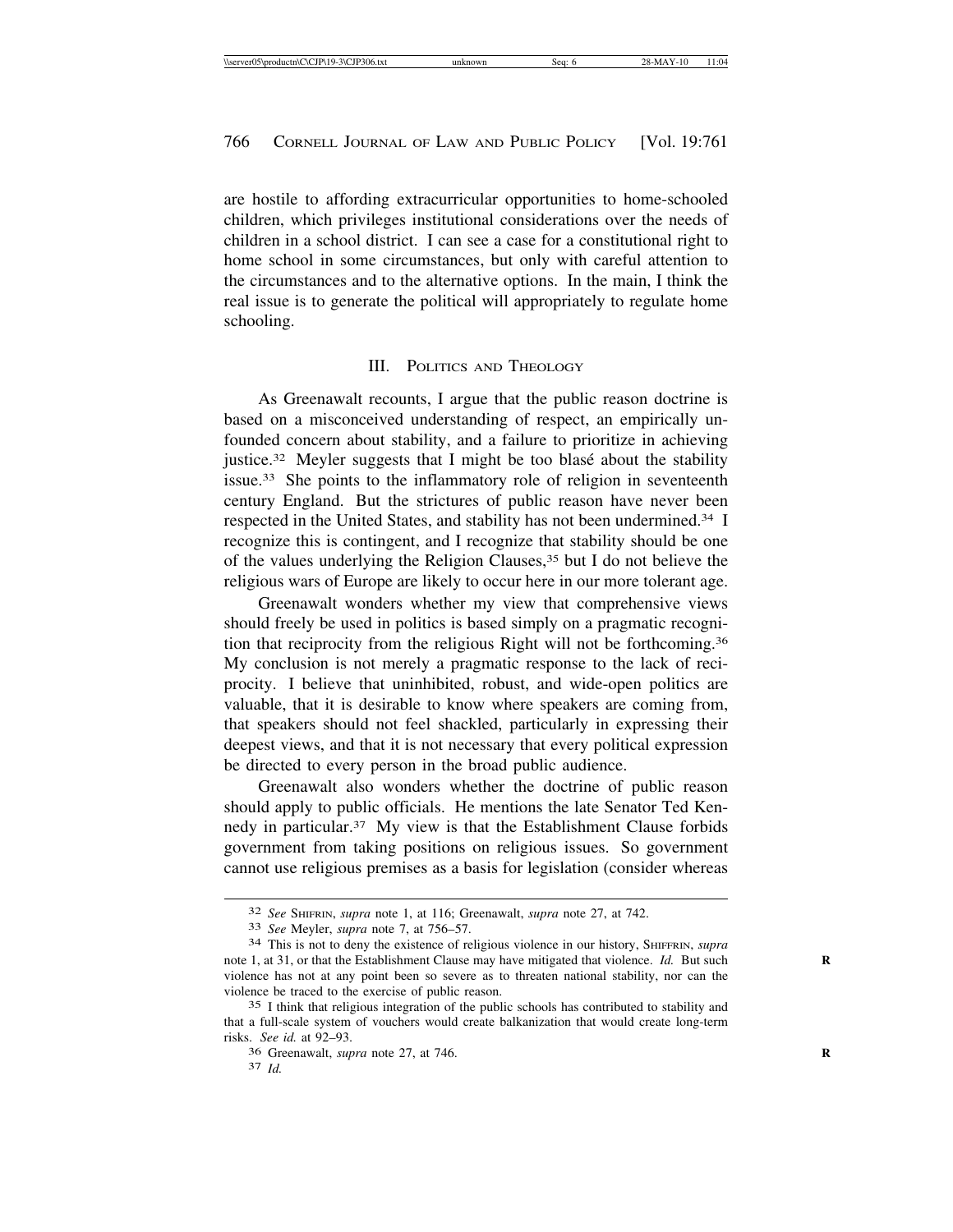clauses) or judicial conclusions. But individual politicians do not engage in official government action with their speeches.<sup>38</sup> It seems to me entirely appropriate for politicians to make transparent the philosophy that guides their actions whether or not that philosophy is religious. The failure of Democratic politicians to do this has sometimes made it easy for Republicans to claim a monopoly on religious belief.39

This does not mean that it would have been wise for every Democratic politician to call attention to his or her religious views. In Ted Kennedy's case, there might have been two grounds for caution despite his deep faith.<sup>40</sup> Kennedy was not given to public self-disclosure in any event, but the Mary Jo Kopechne tragedy<sup>41</sup> might have made him reticent to refer to his religion even if he had. Referring to religion politically can be perceived as a claim to good character and any such appeal by Kennedy would predictably have reignited attacks on his character with the Kopechne event serving as a symbol for Kennedy's entire life. It could be that Kennedy was best advised to stick to the issues, as he did throughout his career.

The second factor that might have steered Kennedy away from religious references is the Catholic Church's position on abortion. The Catholic Bishops seem to have privileged the abortion issue over other issues including starving children, torture, and imperial wars. If Kennedy emphasized his Catholic faith, he risked having to deal with a cry from certain Bishops that he should not be able to receive the Eucharist. The abortion emphasis of the Catholic Bishops not only serves to deter pro-choice Catholic politicians from publicly referring to their religion, but would also appear to have major implications for Presidential politics in the Democratic Party. It seems obvious that any nominee in the Democratic Party will be pro-choice. Accordingly, as Robert Shrum puts it, "Forces within the Catholic Church . . . could return us to the pre-JFK era so that no Catholic need apply, at least in the Democratic Party."42

Whether politicians refer to their religion or not, it seems clear that serious theological debate will never occur in the American political sphere. The population is too pluralistic and the political public sphere too superficial to make serious theological debate politically attractive. Moreover, corruption of the Republican Party and the Democratic Party

<sup>38</sup> If a speech on the legislative floor might be used to import religious reasons as part of the legislative intent, then a legislator must be cautious. Legislation must always be grounded in fully adequate secular reasons, and religious arguments in support of legislation must always be translated into secular justifications if the Establishment Clause is to be respected.

<sup>39</sup> *See* SHIFFRIN, *supra* note 1, at 125–27. **R**

<sup>40</sup> *See* EDWARD M. KENNEDY, TRUE COMPASS 504–05 (2009). <sup>41</sup> For Kennedy's reflections on his responsibility for the accident, his terrible decisions, his sorrow, and his guilt, see *id.* at 288–92.<br><sup>42</sup> ROBERT SHRUM, NO EXCUSES: CONCESSIONS OF A SERIAL CAMPAIGNER 446 (2007).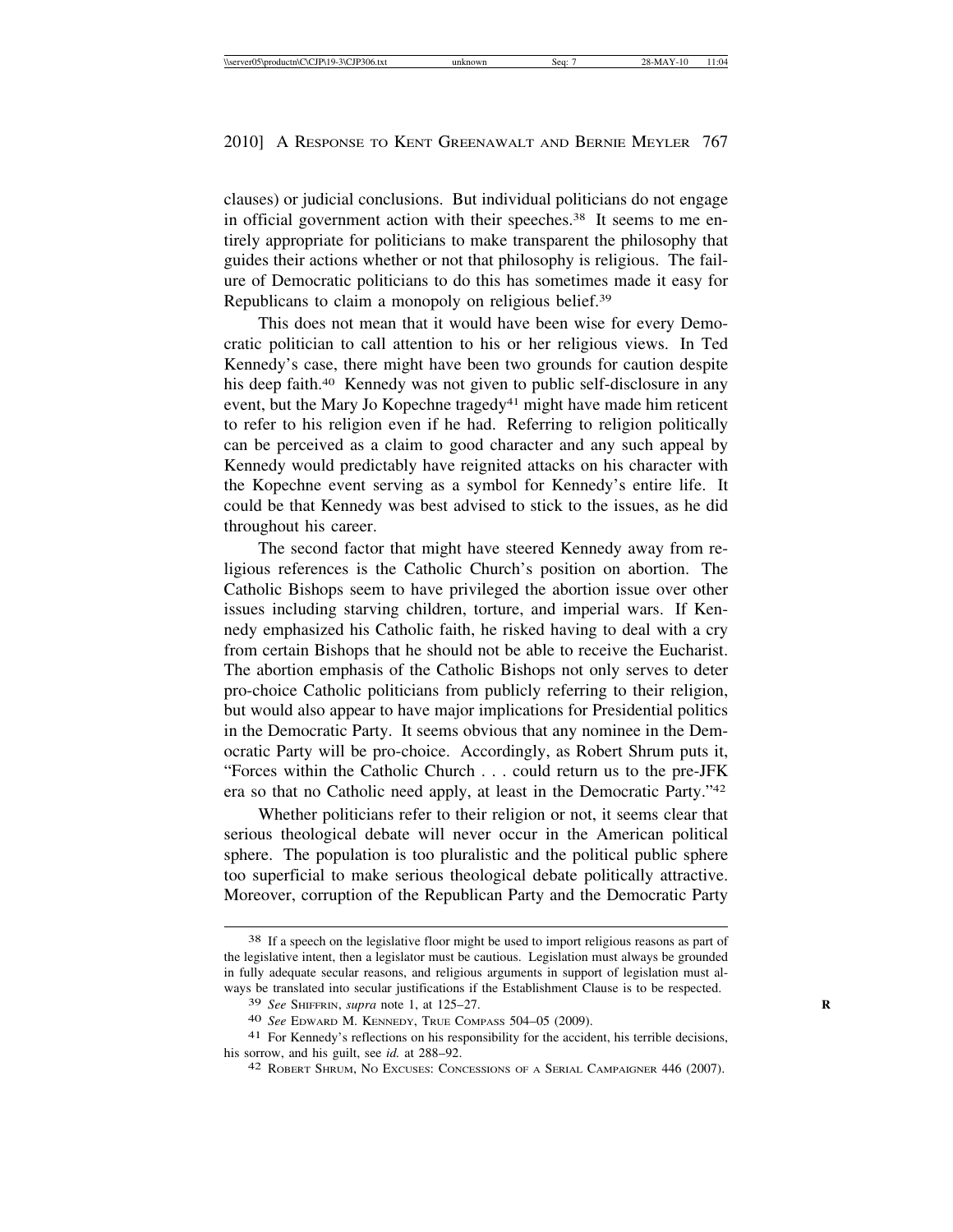by money has left them both without a political soul. If the goals of progressives are to be accomplished, the most important debates will take place at the grassroots level.

Meyler wonders whether theological debates on this issue can be effective.43 She observes that there will always be religious individuals and groups that strive for tighter connections between church and state and that differences among, and, I would add, within, religious groups are acute. It would be politically naïve of me to deny that. Similarly, it would be naïve of me to suppose that members of the hardcore religious Right would be easily persuaded even though astounding evidence of changes in religious attitudes abounds.<sup>44</sup> The audience most susceptible to persuasion on these issues is in the great religious middle of the country. Much of that audience has not given serious thought to church-states and is not theologically sophisticated.<sup>45</sup> My basic contention is that the religious Left has a more politically attractive position than the secular Left with respect to church-state relations.<sup>46</sup> In the case of religious symbols, for example, regrettably I think that most Americans do not care that a governmental display of the Ten Commandments discriminates against Buddhists, Hindus, atheists, and agnostics—though I believe in the equality argument and think it deserves to be strongly articulated. I argue that the typical American is more likely to be moved by a demonstration showing that the use of religious symbols by government ends up cheapening the symbol and harming religion. For example, the combination of merchants and government in displaying Christmas lights all over towns in order to stimulate purchasing takes the Christianity out of Christmas.

But, as Meyler recognizes, I have doubts that secular liberals have a coherent account of the Establishment Clause. Such liberals, in my view, have a difficult time explaining why religion alone is subject to an Establishment Clause. In reply, Meyler suggests that "secular liberals may believe—on the basis of substantial historical evidence—that religion has furnished and continues to furnish the greatest possible threat to the stability of the state."<sup>47</sup> I must say that given the unjust character of the American state and its imperial nature, I wish that it were less stable than it is. But I believe Meyler's claim about a religious threat places too

47 *Id.* at 759.

<sup>43</sup> Meyler, *supra* note 7, at 756–57.

<sup>44</sup> *See* SHIFFRIN, *supra* note 1, at 117–19. **R**

<sup>45</sup> This is true of most Americans. *See id.* at 118, 226–27 n.67.

<sup>46</sup> Meyler denies that "religious liberals will *always* be able to be more persuasive than secular liberals." Meyler, *supra* note 7, at 759 (emphasis added). By contending that religious liberals have a more attractive political position, I do not and did not affirm the sweeping conclusion that Meyler denies. I doubt she meant to suggest that I did.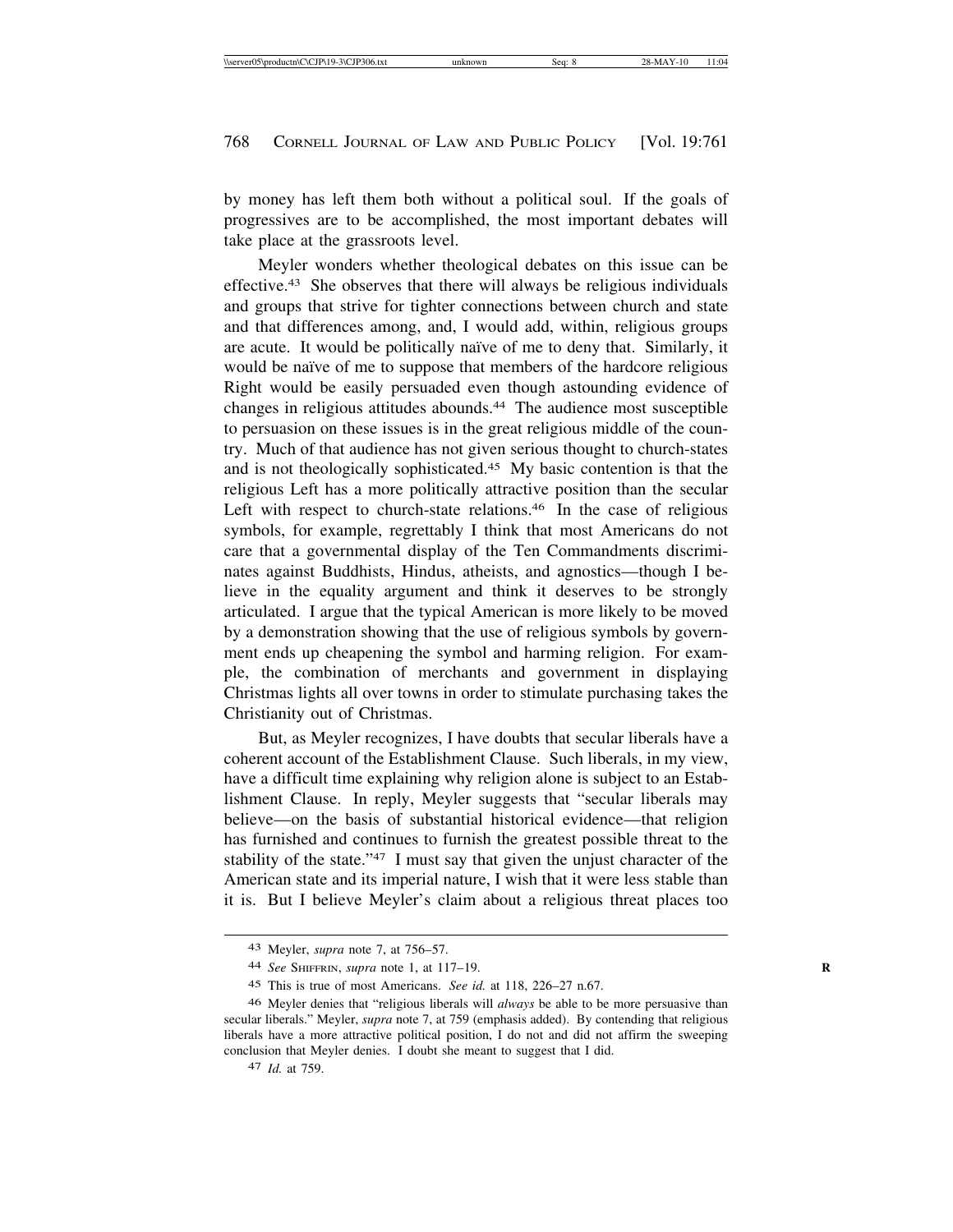much weight on ancient European experience.<sup>48</sup> Indeed, the claim that religion has ignited wars, though true in part, simply downplays the material role that greed and the desire for empire have played as well. No one, I trust, thinks that the turmoil of the Middle East or in the north of Ireland is exclusively about religion. But coming back to home, what is the threat here? Is there really a stability risk in the placing of a crèche on a staircase in a government building? Is there a stability risk to providing vouchers to poor children?<sup>49</sup> I do not believe that most modern Establishment Clause issues can be explained in stability terms.

Meyler argues that secular liberals can object to vouchers on equality grounds because the material effect of granting vouchers would favor some religions over others.<sup>50</sup> I agree with that and did so in the book.<sup>51</sup> But that does not explain why only religion is in the Establishment Clause. Moreover, secular liberals on the whole are opposed to vouchers in principle, without regard to the particulars, and I do not think they have a good explanation for why. Some secular liberals cite Madison for the proposition that their tax dollars should not support religions. Apart from the sudden and selective reverence for original intent, since when did liberals find their identity wrapped up with their money? And, in any event, that argument provides no justification for why supporting religion is special. By contrast, religious liberals argue—and here, the European experience is telling—that financial aid to religious institutions has historically been corrupting and otherwise harmful.

Although secular and religious liberals have different bases for arriving at similar conclusions, I argue that secular liberals should form a political coalition with religious liberals in advancing progressive ideals. I recognize, however, that those secular liberals who are particularly hostile to religion might balk at entering into such a coalition on the grounds that religion is destructive superstition and that the march of reason and science will ultimately vanquish it. But the sociology of religion speaks loudly against the latter conclusion,<sup>52</sup> and religion has historically, on balance, been a progressive force in the United States.<sup>53</sup>

Greenawalt questions whether the arguments I make about the superstition claim are likely to persuade hostile secular liberals.54 Basically, I contend that those who deny or affirm the existence of God are subject to something of a postmodern critique. Following William

<sup>48</sup> *See id.* at 756–57; *supra* notes 33–34 and accompanying text.

<sup>49</sup> I do think a long-term stability risk could be presented by a wide scale system of vouchers. *See supra* note 34*.* **R**

<sup>50</sup> Meyler, *supra* note 7, at 759.

<sup>51</sup> *See* SHIFFRIN, *supra* note 1, at 103. **R**

<sup>52</sup> *Id.* at 129.

<sup>53</sup> *Id.* at 131–32.

<sup>54</sup> Greenawalt, *supra* note 27, at 747–49.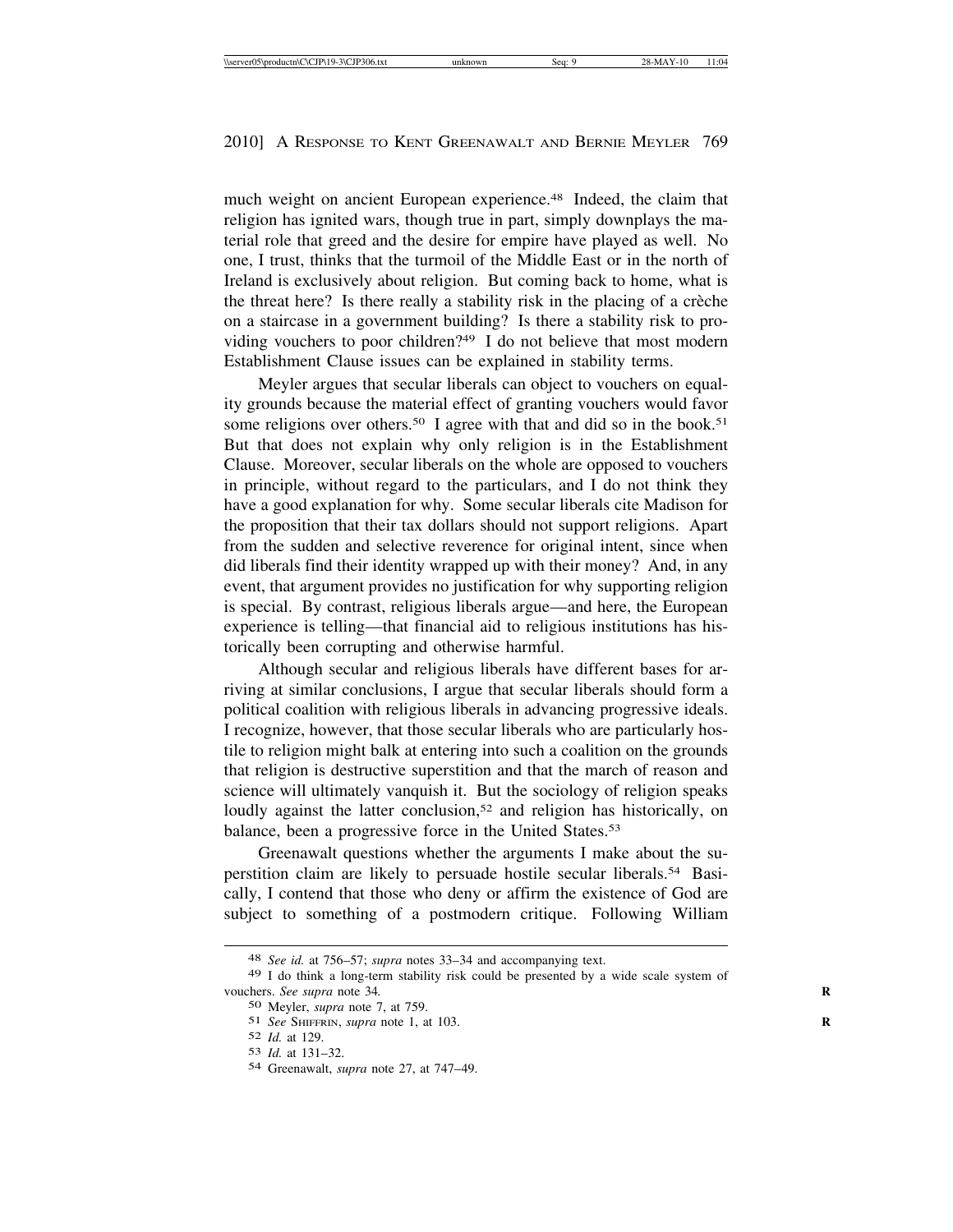James, Hans Küng, and Charles Taylor, I maintain that reason cannot prove or disprove the existence of God and that believers and non-believers stand on the same epistemological ground. With James, Küng, and Taylor, I suggest that human beings have a *choice* to affirm or deny the existence of the supernatural. This is not to say that most believers experience their views as chosen, but as Taylor argues, beliefs about the existence of God (or not) may well be grounded in the attractiveness of a corresponding political identity.

In response, Greenawalt doubts that hostile liberals are likely to be persuaded that reason does not support their position.55 In my view, reason supports theism and non-theism. It does not conclusively support either. Nonetheless, I do not suppose that my discussion would persuade hostile liberals. The most I would hope for with some of them is the recognition that their position has not been conclusively demonstrated. In my view, a political coalition held together with the glue of tolerance is difficult enough to maintain; a political coalition composed of people with contempt for each other's views is excessively fragile.

Greenawalt, who maintains Christian beliefs, observes that some Christians do not give sufficient credit to the role of reason. He maintains that belief in the virgin birth of Mary would be particularly difficult for a hostile liberal to swallow.<sup>56</sup> Indeed, one theologian identifies the doctrine as one most likely to offend participants in modern secular culture.57 Note, however, that one can dispute the virgin birth and still believe in God, as many do. The issue of the virgin birth is primarily of concern to those modern Christians who already believe in God. Undoubtedly, most Christians believe that the virgin birth actually is a historical fact, and such beliefs have persisted for centuries among Christians. On the other hand, the story of the virgin birth appears in only two of the gospels, is described in inconsistent ways, and appears to be derived from a preexisting source.<sup>58</sup> It is often difficult to know what is presented as history in the Bible and what is presented as parable.59 For many modern theologians, the story of the virgin birth is designed as a parable, primarily to tell us something about the special character of

<sup>55</sup> *Id.* at 748.

<sup>56</sup> *See id.*

<sup>57</sup> *See* TYRONE L. INBODY, THE MANY FACES OF CHRISTOLOGY 82 (2002). It does not stand alone, however. It would be part of the larger question of the likelihood that God would intervene in miraculous way.

<sup>58</sup> RICHARD P. MCBRIEN, CATHOLICISM 540–41 (New ed. 1994).

<sup>59</sup> For an assessment, see MARY IN THE NEW TESTAMENT: A COLLABORATIVE ASSESS-MENT BY PROTESTANT AND ROMAN CATHOLIC SCHOLARS 289–92 (Raymond E. Brown et al. eds., 1978).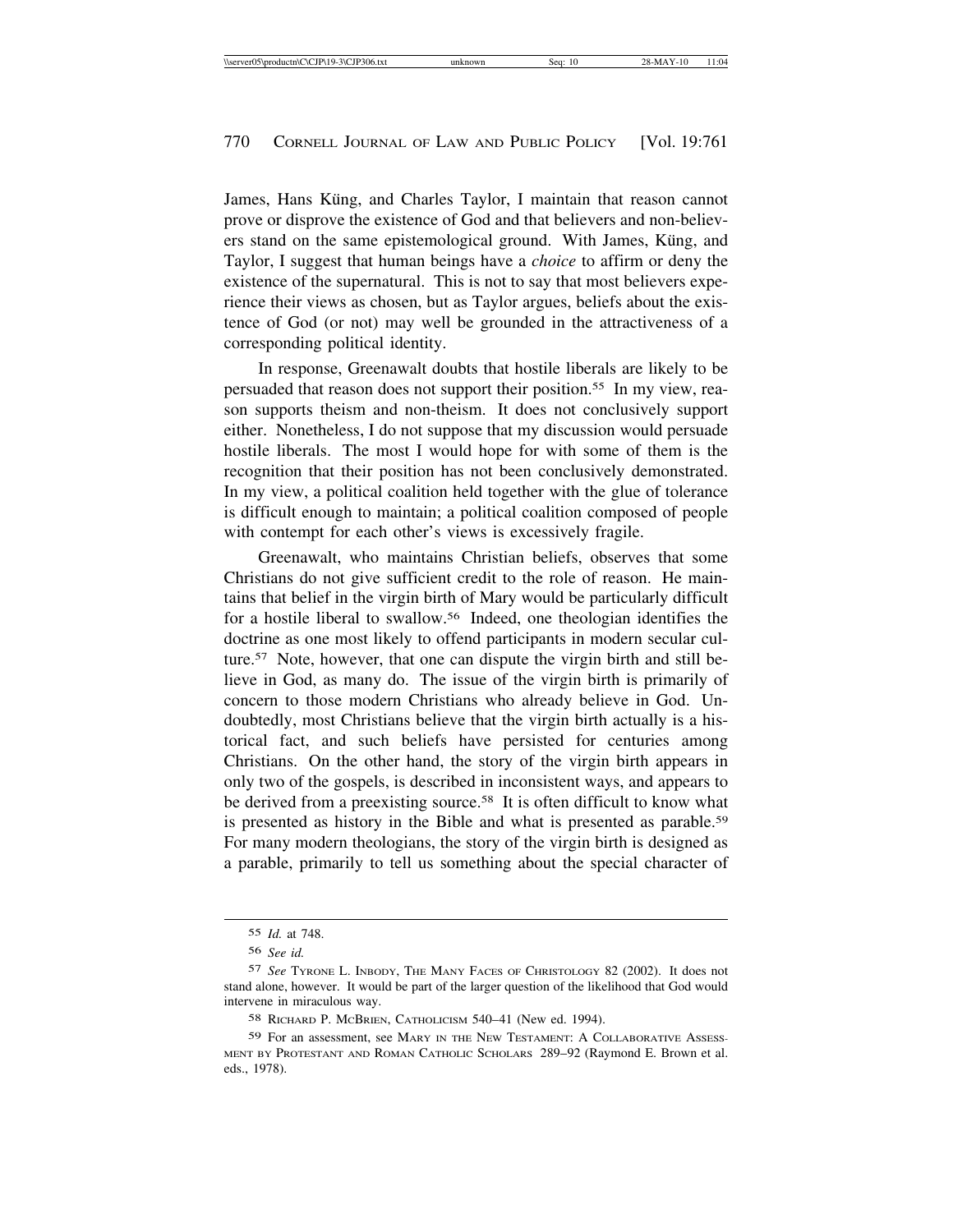Jesus,<sup>60</sup> and secondarily about Mary,<sup>61</sup> rather than the recording of a historical fact.

Second, Greenawalt argues that hostile liberals have reason to question the existence of an omnipotent, loving God in light of (among other things) the extreme suffering of many innocent creatures. Indeed Hans Küng has called this problem of evil the "rock of atheism."<sup>62</sup> I certainly should have discussed the issue in my book. On its own terms, however, the argument does not compel atheism. It does place a formidable challenge to the claim that God is both omnipotent and loving. But God could be less than omnipotent. If so, the existence of evil would not be inconsistent with a loving God. I also believe that the desirability of free will is consistent with moral evil and an omnipotent and loving God. But free will does not explain natural evils caused by earthquakes and hurricanes. Many attempts have been made to reconcile moral and natural evil with an omnipotent and loving God. I would not claim that any of them are compelling. With respect to natural evil, I would rather think that God is not omnipotent than think that the human vantage point is insufficiently divine and, therefore, fails to understand that the suffering of children is really a blessing in disguise or that it is justified retaliation for someone's sins.63

Finally, Greenawalt suggests that hostile liberals would be unlikely to forgo expressing their views in the public sphere because they might wish to further the cause of truth and in the long run pave the way for the abandonment of mild religious endorsements.<sup>64</sup> I agree that hostile liberals are unlikely to abandon public expression of their views in the public sphere. What I would hope they might realize is that expressions of religious hostility *in connection with specific political advocacy* are counterproductive. They are unlikely to speed us along the path to the elimination of mild religious endorsements. Regrettably, in any event, I think the goal of eliminating mild religious endorsements is not realizable in this century and probably not in the next. To the extent it depends on the population's abandonment of religion, I think one might as well

<sup>60</sup> *Id.* at 544.

<sup>61</sup> *See* ELIZABETH A. JOHNSON, TRULY OUR SISTER: A THEOLOGY OF MARY IN THE COM-MUNION OF SAINTS 31 (2003) (discussing the concept of virginity as not literal, but a symbol of self-direction, integrity, and openness to God).

<sup>62</sup> HANS KÜNG, ON BEING A CHRISTIAN 431 (1974). Ironically, Max Weber argued that the problem of evil was the "driving force of all religious evolution." Max Weber, *Politics as a Vocation*, *in* FROM MAX WEBER: ESSAYS IN SOCIOLOGY 123 (H.H. Gerth & C. Wright Mills eds., New ed., 1991) (1958).

<sup>63</sup> For discussion of the problem of evil, see, e.g., SUSAN NEIMAN, EVIL IN MODERN THOUGHT: AN ALTERNATIVE HISTORY OF PHILOSOPHY (2002); RICHARD SWINBURNE, IS THERE A GOD? 95–113 (1996); KUNG, *supra* note 62, at 428–36; J.L. MACKIE. THE MIRACLE OF THEISM: ARGUMENTS FOR AND AGAINST THE EXISTENCE OF GOD 150-76 (1982).

<sup>64</sup> Greenawalt, *supra* note 27, at 748–49.